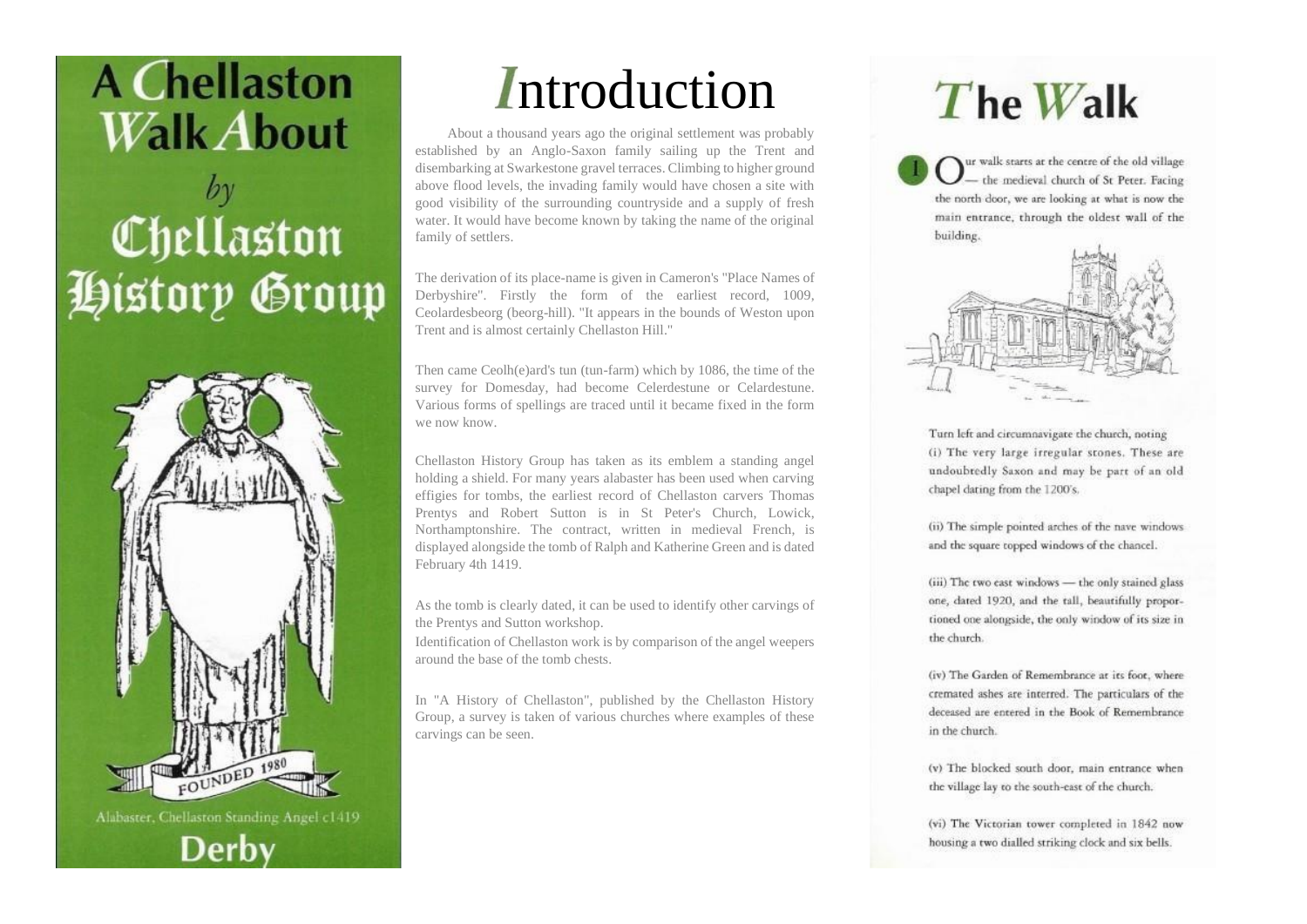Now pass through the Lych gate, the village memorial to the 1914/18 and 1939/45 wars. Among the casualties of the Great War is an army nurse who died from an illness contracted through war service.

We are now at the junction of the original three streets of the old village.



Facing, is School Lane, a dead end. Straight down the hill from east to west is the High Street, known variously as Village Street and on the Enclosure Map of 1804 as Town Street. To the right, where we are going, is Green Avenue, so named in the 1920's by the parish council, known for centuries as The Green'.

Notice in passing, the nailed-up door in the churchyard wall. This encloses a tap from an underground cistern, holding rainwater from the church roof. Before piped water came to Chellaston, there was a good supply of well-water, but it was too 'hard' to use for washing. Soap turned it into hard 'curds' and in a dry summer the church verger sold the rainwater for Vid. a bucket.

 $\mathbf{O}$ n the corner is a pleasant little garden formed by<br>the remaining two walls of the ancient pound or pinfold. Modern traffic necessitated the removal of the walls and the gate as it was a blind corner. The story of Nathan Bentley's ass is taken from William Forman's diary of that date.



The 'TOP SHOP' now a private dwelling.

The path we follow marks roughly the west and south boundaries of the village green. Notice the line of yew trees on your right, they are between the old and new churchyards. It was previously the site of a farmyard and a little village school.

Stop where the footpath turns left, opposite the footpath are three houses.

The first one, in the 1920's, was Miss Carson's<br>School, a Dame School of high reputation. Here, with much individual attention and hymn singing, she prepared her pupils for Derby Grammar Schools. In the second lived Miss Carson's landlady, Miss Nellie

Harwood, a great character, eldest daughter of Dr Harwood of Shardlow, who was first medical officer of the Shardlow Workhouse.

Between these two cottages and the third house were high wooden doors across the road, marking the end of the green. The land beyond was sold in the 1950's and developed to form the present Green Avenue.

We now walk up 'The Jitty' imagining it with the village pond on the left, with farmhouses and cottages surrounding it.

The first house on the right, now much extended and modernised is old. Behind the stucco on part of the wall is a section of 'Wattle and daub' with which the old frame buildings were infilled.

Thellaston Cottage c1760 has plaster bedroom floors and walls of stone which include lumps of gypsum. It is also much modernised.

These old homesteads were originally thatched with wheat-straw.

The Jitty now joins Chapel Lane.

 $\mathbf{N}$ o. 24 Chapel Lane is the old chapel built in 1816<br>and used until the chapel in the High Street was built in 1873. It has been recorded that 200 people were crammed into this building at its opening. The census of 1821 gives the population of Chellaston as 338 sools



T ooking to the right, i.e. south, is Pit Close, the wooden building is the Scout and Guide headquarters. The land beyond was quarried for alabaster and gypsum and still bears the scars of the old workings.

This is now the site of the Brickworks Nature Reserve, which has many of its own walks.

The site was sold to the parish council for £200 in 1920. by Sir Vauncey Harpur Crewe. It is to be 'used in perpetuity as a recreational area by the villagers'.

Footpaths across Pit Close lead to the 'Tumbling Road' which gave access to the quarry from Aston Lane. The quarry was filled in by the council and has now been landscaped. All the old adits and mine shafts in this area have also been filled in.

Through Pit Close ran the old Bridle Path from Alvaston to Weston-upon-Trent, parts of which still exist.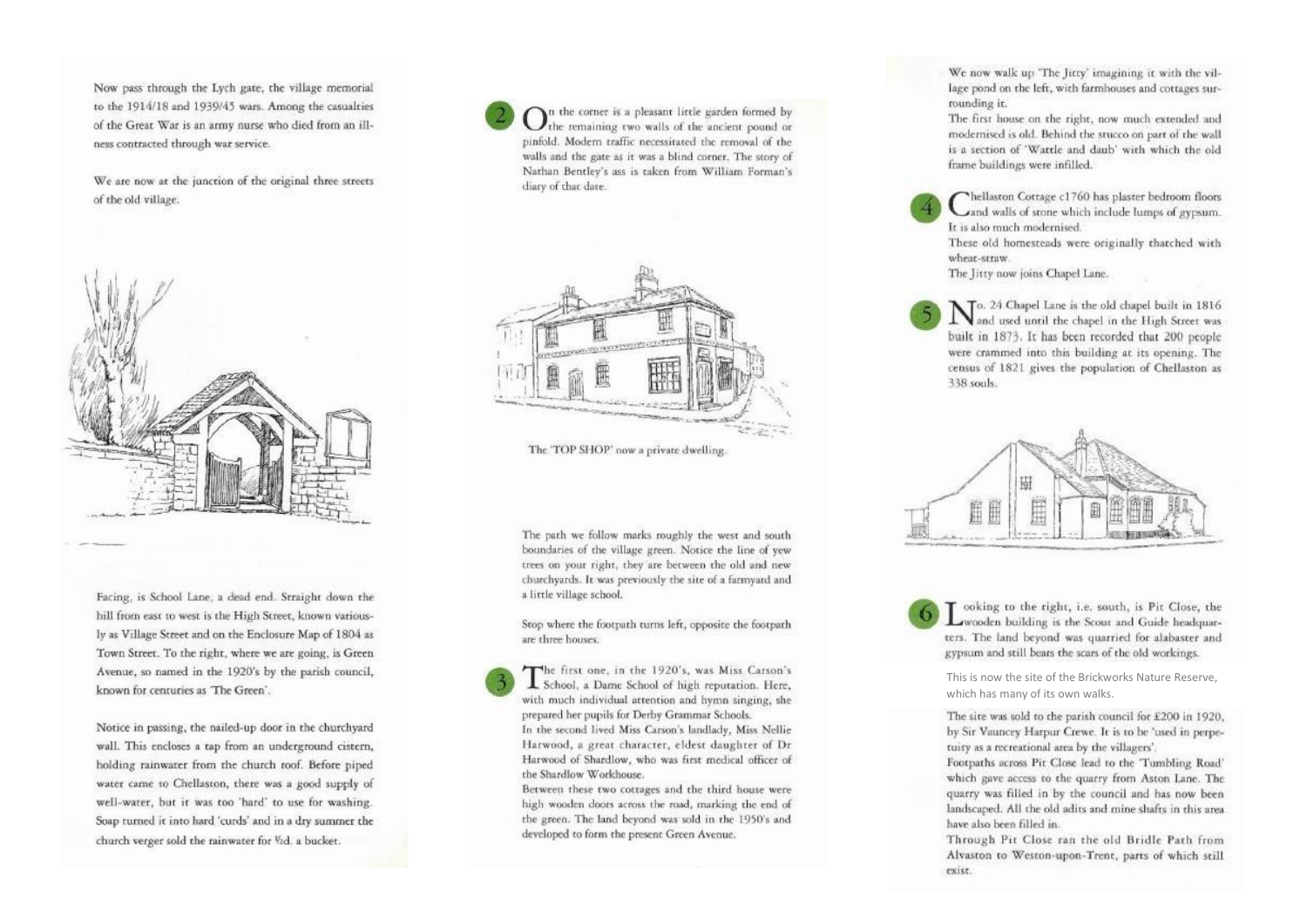

From Back Lane/High Street corner to Aston Lane<br>was the last site of commercial alabaster working in Chellaston-Leys quarry, which closed in 1919. During the period it was in operation, evidence of previous workings were discovered as recorded by Richard Forman.

'During our working we found two one gallon pots or jars, one broken and one sound, the latter being presented to Sir Vauncey Harpur Crewe. We also found a large sandstone, covered with grooves, made by the old workmen when sharpening their picks and tools, but I do not know what became of it.'

Efforts were made to date the pottery and it was possible to fix an approximate date from similar medieval Norringham ware at circa 1272 to 1377. It is possible, therefore, that some of the earliest Chellaston alabaster came from the Leys site and trade with Nottingham may have been begun as early as the 13th century.



Leys quarry from Back Lane showing saw used to cut alabaster in situation.

## **School Lane**

The original Board School, opened in 1878, is on L our left. It is now Chellaston Infants' School. Its centenary was marked by an exhibition of old logbooks, records and photographs. The opening of the school one hundred vears previously was highlighted by the roasting of an ox, the last time of such a happening here. The smaller red brick building was the Headmaster's House but has long since ceased to be a residence.

Note the stone garden walls, did some of the old stone come from the original Manor House of which no trace now remains?



We next come to an older red brick house, for many years the home of the Gresleys, Chellaston's family of artists. Here Frank Gresley brought up his family and was a familiar figure in the 1890's to 1914. Setting out almost daily, he walked to the villages around, chiefly Swarkestone and Ingleby, painting his water colour scenes now much in demand.

His son, Cuthbert, was a successful flower painter and worked at one time for Royal Crown Derby. The younger son, Harold, was the best known of the family. He was an Art Master at Repton School.

Some of their work is on view in the Derby Art Gallery.

Retracing your path, continue by Walker Buildings to the recreational area known as The Flatts, the traditional place for public festivities.

Turning past the Junior School, Maple Drive joins Derby Road at a point opposite Peartree Cottage c1799. At one time an ale house, its owner Samuel Rose was a Victualler, Blacksmith and Brick Maker. In 1822 Samuel Rose married Mary Ann Foveaux, daughter of Lieutenant General Foveaux, the Governor General of Sydney, Australia.



Pear Tree Cottage

Samuel and Mary are both buried in Chellaston Churchyard.

The first Red Lion was built in 1829 and lasted 134 years. On the 25th of July 1963, it ceased trading, the present establishment commenced on the same date. The old building was later demolished.

Arriving at the modern centre of the village, you are at the junction of High Street, Station Road, Derby Road and Swarkestone Road.

Station Road is so named because it led to the railway station which was built in 1868. The station lay on the Derby-Melbourne-Ashby, Trent and Nottingham routes and provided work for the village for some years. It was closed to passenger traffic in 1930 and, inevitably, in 1966 the station and signal box were closed and have since been demolished.